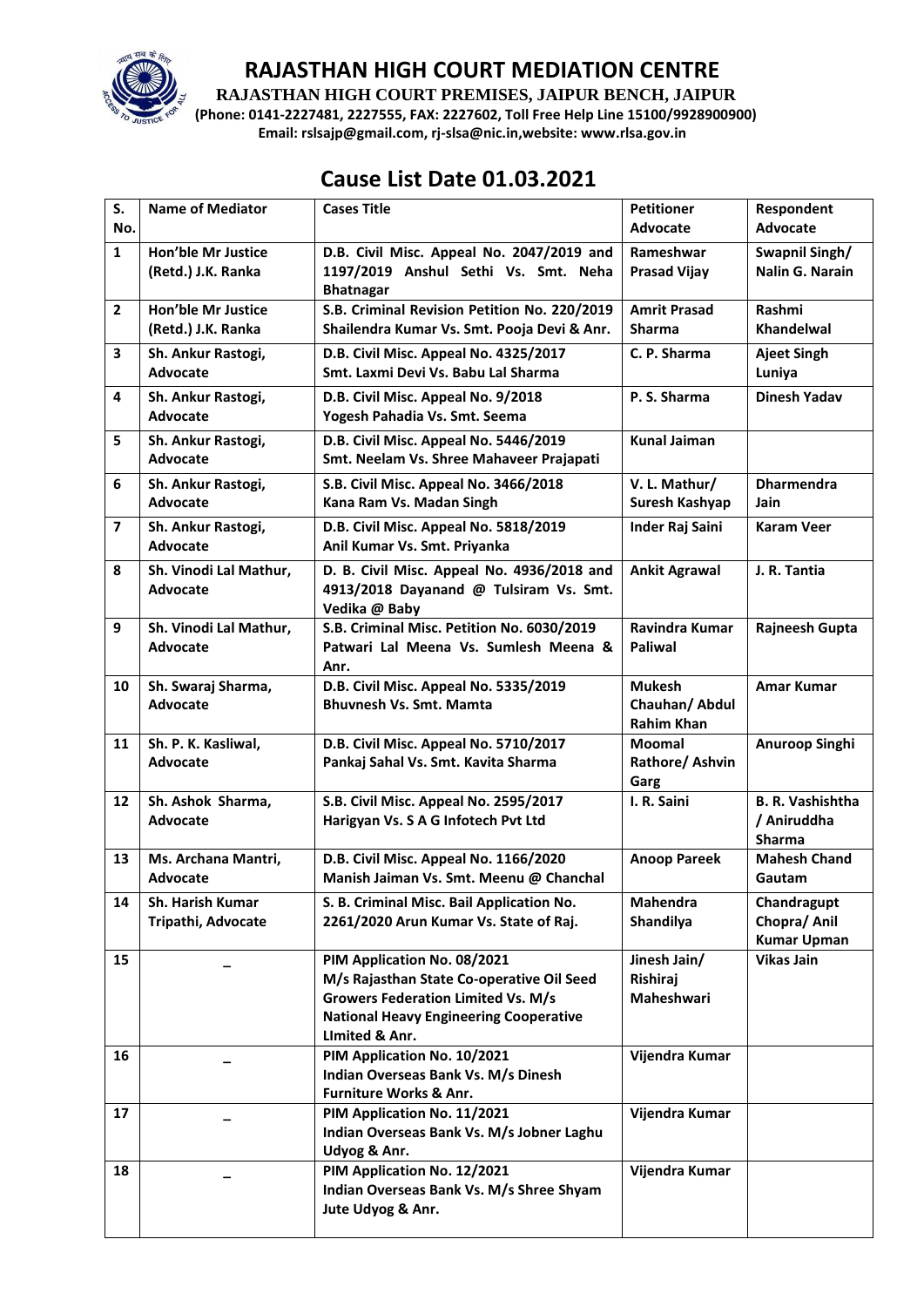

**RAJASTHAN HIGH COURT PREMISES, JAIPUR BENCH, JAIPUR**

**(Phone: 0141-2227481, 2227555, FAX: 2227602, Toll Free Help Line 15100/9928900900) Email: rslsajp@gmail.com, rj-slsa@nic.in,website: www.rlsa.gov.in**

| 19 | PIM Application No. 32/2021<br>M/s Paras Travel.com Pvt. Ltd. Vs. M/s<br>Riddhi Siddhi Shiyam Builders Pyt. Ltd. &<br>Anr. | <b>Clevans Cletus</b>   |  |
|----|----------------------------------------------------------------------------------------------------------------------------|-------------------------|--|
| 20 | PIM Application No. 33/2021<br>M/s Jaipur Polymers Pvt. Ltd. Vs. M/s<br>Cosmic Export Solution (I) Pvt. Ltd. & Anr.        | <b>Prateek Kasliwal</b> |  |

**Learned Advocates are requested to get such matters referred to Mediation Centre, which in their opinion can be mutually settled by the parties on persuasion by trained Mediators, especially the matters arising out of matrimonial/ family disputes – divorce petitions, maintenance, custody of children, suit for injunction and/or declaration, partition, specific performance, recovery of possession, money suits, disputes between the landlord and tenant, Negotiable Instruments Act, Company matters and the matters of like nature. Learned Advocates may also provide the list of such cases to the Registrar (Judicial) Hon'ble Rajasthan High Court, Bench at Jaipur.** 

**By Order** 

**(Vikash Kumar Khandelwal) Special Secretary (Mediation & Arbitration) Rajasthan State Legal Services Authority Jaipur**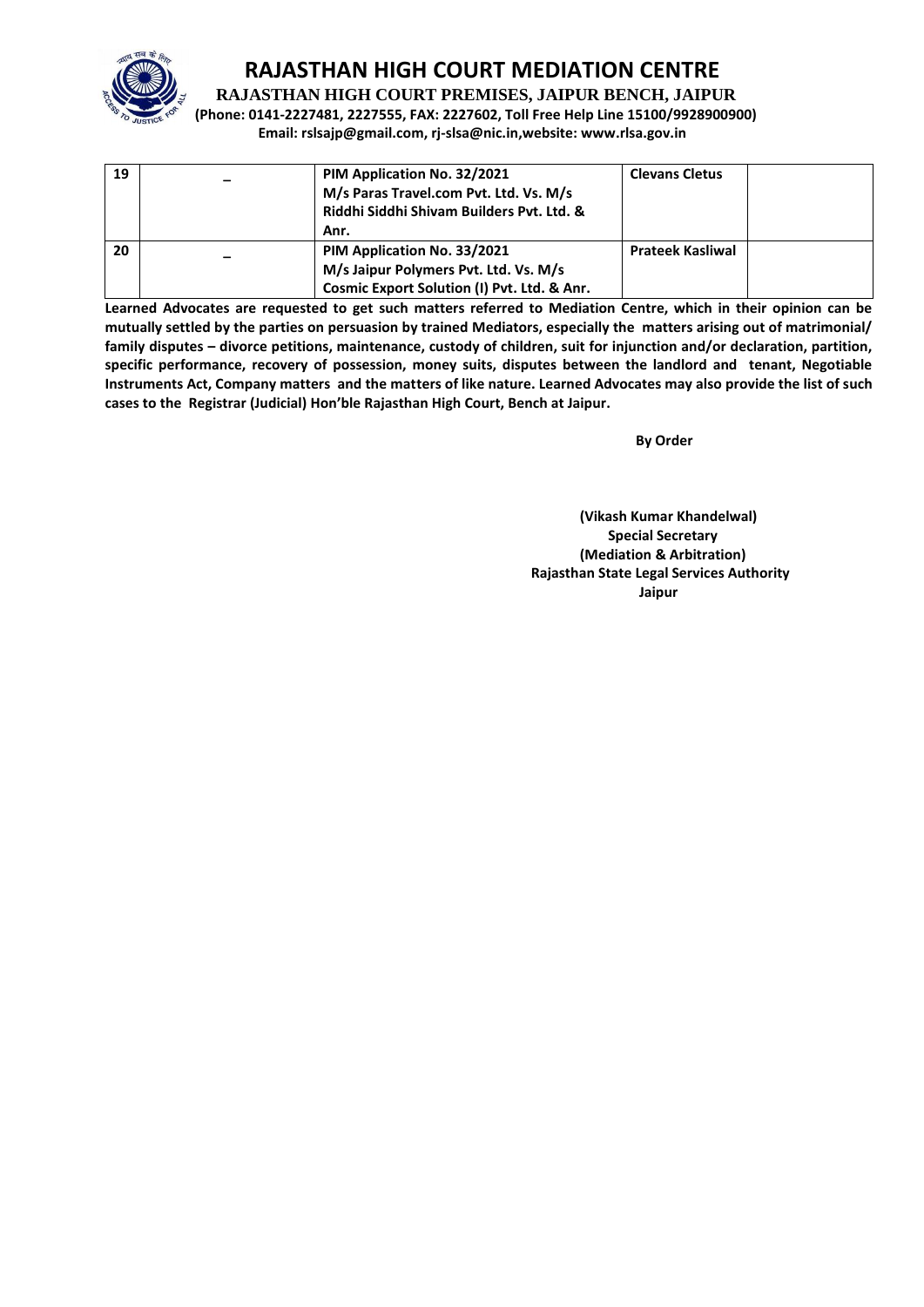

**RAJASTHAN HIGH COURT PREMISES, JAIPUR BENCH, JAIPUR**

**(Phone: 0141-2227481, 2227555, FAX: 2227602, Toll Free Help Line 15100/9928900900) Email: rslsajp@gmail.com, rj-slsa@nic.in,website: www.rlsa.gov.in**

## **Cause List Date 02.03.2021**

| S.                      | <b>Name of Mediator</b>              | <b>Cases Title</b>                                 | <b>Petitioner</b>                        | Respondent                       |
|-------------------------|--------------------------------------|----------------------------------------------------|------------------------------------------|----------------------------------|
| No.                     |                                      |                                                    | Advocate                                 | <b>Advocate</b>                  |
| $\mathbf{1}$            | Sh. Rajendra Singh                   | S.B. Civil Misc. Transfer Application No.          | Mirza Sharaft                            | Mohammad                         |
|                         | <b>Shekhawat, Advocate</b>           | 57/2020                                            | <b>Beg</b>                               | Aslam                            |
|                         |                                      | <b>Smt. Mushrat Bano Vs. Asrar Ahmed</b>           |                                          |                                  |
| $\overline{2}$          | Sh. Rajendra Singh                   | S.B. Civil Misc. Transfer Application No.          | <b>Shree Ram</b>                         | <b>Deepak Pareek</b>             |
|                         | Shekhawat, Advocate                  | 293/2019                                           | <b>Dhakar</b>                            |                                  |
|                         |                                      | Smt. Pooja Chaturvedi Vs Maitrey Sharma            |                                          |                                  |
| 3                       | Sh. Vinodi Lal Mathur,<br>Advocate   | D.B. Civil Misc. Appeal No. 4860/2019              | <b>Samarth Sharma</b>                    | <b>Mayank Kumar</b><br>Choudhary |
|                         |                                      | Smt. Yashoda Vs. Rajendra Bagdi                    |                                          |                                  |
| 4                       | Sh. Manoj Sharma,<br><b>Advocate</b> | S.B. Civil First Appeal No. 532/2004               | <b>Rohit Choudhary</b>                   | <b>Ashok Verma</b>               |
|                         |                                      | Executive Engineer P W D Vs. M/s Bata India        |                                          |                                  |
|                         |                                      | Ltd                                                |                                          |                                  |
| 5                       | Ms. Raj Sharma,<br><b>Advocate</b>   | D.B. Civil First Appeal No. 1164/2019              | <b>Ankit Totuka</b>                      | <b>Rahul Agarwal</b>             |
|                         |                                      | M/s Shekhawati Heritage Hotels And Resorts         |                                          |                                  |
|                         |                                      | Pvt Ltd & Anr. Vs. M/s Ratan Das Gupta And         |                                          |                                  |
|                         |                                      | Company<br>D.B.<br><b>Civil</b>                    |                                          | <b>Samarth Sharma</b>            |
| 6                       | Sh. N. K. Maloo,<br>Sr. Advocate     | <b>Miscellaneous</b><br>Appeal<br>No.              | Ganesh Gupta/<br><b>Shailesh Prakash</b> |                                  |
|                         |                                      | 3005/2019<br>Prashant Sharma Vs Smt. Yogesh Kumari | <b>Sharma</b>                            |                                  |
| $\overline{\mathbf{z}}$ | Sh. Ashwani Chobisa,                 | S.B. Civil Writ Petition No. 21851/2018            | Aakash Gupta                             | <b>Manish Sharma</b>             |
|                         | Advocate                             | Ashish Joshi Vs. Ritu Joshi                        |                                          | / Lakshya                        |
|                         |                                      |                                                    |                                          | Pareek                           |
| 8                       | Sh. Raj Kumar Yadav,                 | D.B. Civil Misc. Appeal No. 6478/2019              | Rajneesh Gupta                           | Devendra Kumar                   |
|                         | <b>Advocate</b>                      | Omwati Vs. Mukesh Kumar Kushwah                    |                                          | Chauhan                          |
| 9                       | Sh. Bhuvnesh Sharma,                 | D.B. Civil Misc. Appeal No. 527/2019               | Peush Nag/                               | <b>Parth Sharma</b>              |
|                         | Advocate                             | Sankshavya Diwakar Vs. Smt. Minakshi @             | <b>Anurag Mathur</b>                     |                                  |
|                         |                                      | Manisha                                            |                                          |                                  |
| 10                      | Sh. Swaraj Sharma,                   | D.B. Civil Misc. Appeal No. 3181/2017              | Priya Rastogi                            | <b>Vinod Pathak</b>              |
|                         | <b>Advocate</b>                      | Bhupendra Kumar Saini Vs. Smt. Anjali              |                                          |                                  |
|                         |                                      | <b>Sharma</b>                                      |                                          |                                  |
| 11                      |                                      | PIM Application No. 84/2020                        | Himanshu                                 | Aatish Jain/                     |
|                         |                                      | Smt. Baljeet Kaur Vs. Shri Mirza Iktedar Baig      | Sharma                                   | Nitish Jain                      |
| 12                      |                                      | PIM Application No. 141/2020                       | Anurag                                   |                                  |
|                         |                                      | Phoenix Advanced Softwares Pvt. Ltd. Vs.           | Kalavatiya                               |                                  |
|                         |                                      | Ashish Sirohi                                      |                                          |                                  |
| 13                      |                                      | PIM Application No. 18/2021                        | Pawan Kumar                              |                                  |
|                         |                                      | Union Bank of India Vs. M/s Shree Nath             | <b>Sharma</b>                            |                                  |
|                         |                                      | Enterprises & Anr.                                 |                                          |                                  |
| 14                      |                                      | PIM Application No. 19/2021                        | Dr. P. C. Jain                           |                                  |
|                         |                                      | M/s Ravi Pharma Pvt. Ltd. Vs. Easa Elevators       |                                          |                                  |
|                         |                                      | Pvt Ltd.                                           |                                          |                                  |
| 15                      |                                      | PIM Application No. 35/2021                        | Ajay Shukla                              |                                  |
|                         |                                      | Bank of India Vs. Hazarilal Jat                    |                                          |                                  |
| 16                      |                                      | PIM Application No. 36/2021                        | Ajay Shukla                              |                                  |
|                         |                                      | Bank of India Vs. M/s Khandelwal Food              |                                          |                                  |
|                         |                                      | <b>Industry</b>                                    |                                          |                                  |